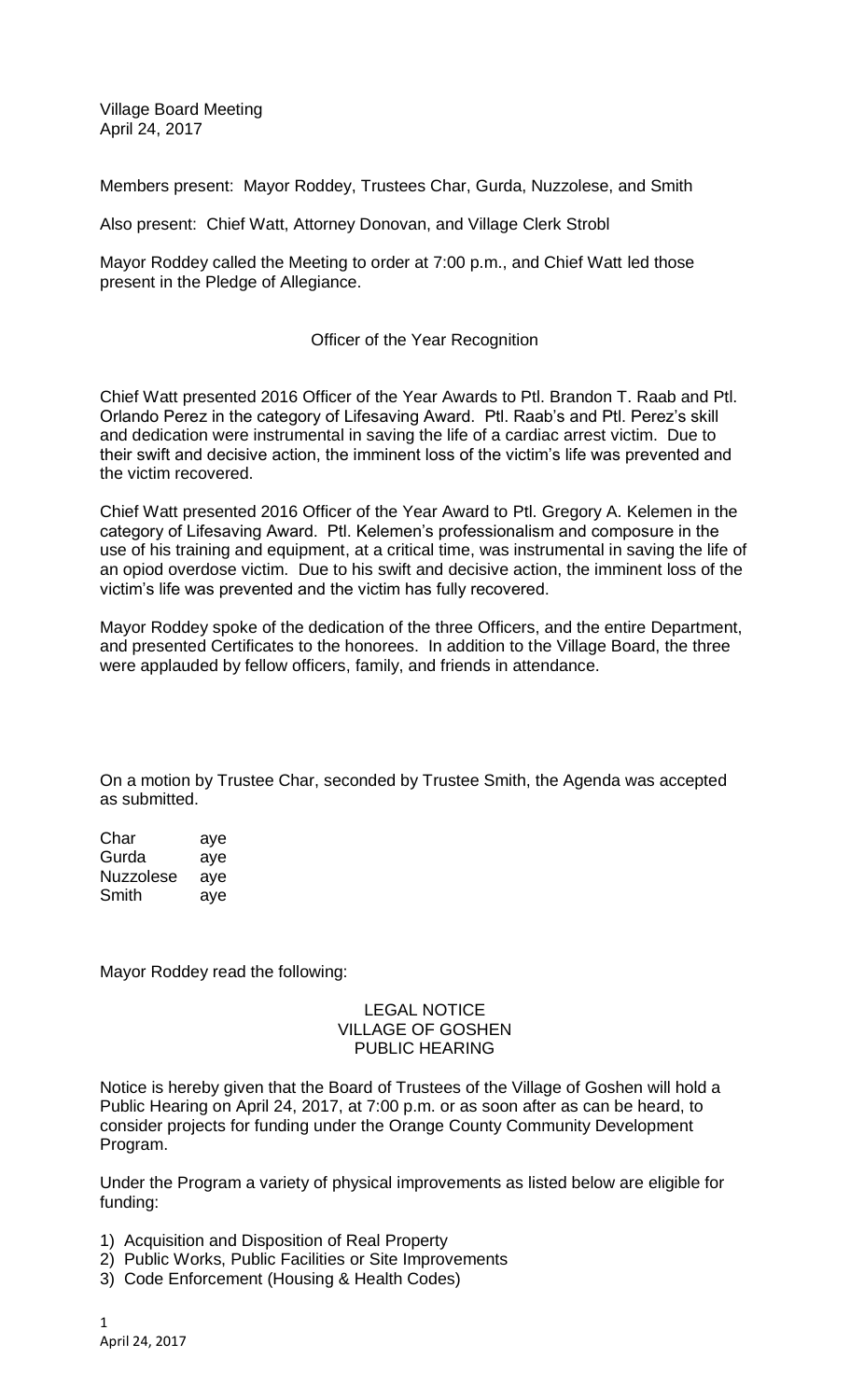- 4) Clearance, Demolition & Rehabilitation for Public Use or Economic Development
- 5) Housing Rehabilitation Loans and Grants
- 6) Special Projects for Elderly & Handicapped
- 7) Provision of Public Services (Shelters, Clinics, Senior Nutrition, etc.)
- 8) Payment of Non-Federal Shares of Other Grant Programs
- 9) Relocation Payments and Assistance
- 10) Planning, Management & Program Administration

The Village of Goshen will be considering projects to be submitted to the Orange County Community Development Program, the deadline for which is April 28, 2017.

## BY ORDER OF THE VILLAGE BOARD OF TRUSTEES

On a motion by Trustee Char, seconded by Trustee Gurda, the Public Hearing was opened at 7:10 p.m.

Char aye Gurda aye Nuzzolese aye Smith aye

There was no public comment.

On a motion by Trustee Gurda, seconded by Trustee Char, the Public Hearing on the F/Y 2018 Community Development Block Grant was closed at 7:11 p.m.

Char aye Gurda aye Nuzzolese aye Smith aye

On a motion by Trustee Nuzzolese, seconded by Trustee Char, the Village Board of the Village of Goshen is hereby submitting its Application for consideration under the FY-2018 Orange Urban County Consortium Community Development Program and that the Village Mayor is hereby authorized to submit this Application. The Village Board further certifies that they have read and understood the Orange Urban County Consortium Community Development Guidelines for the FY-2018 program year, and have met all of its applicable requirements and that the information contained in the Application is accurate and true to the best of their knowledge.

| <b>Trustee Char</b>   | aye |
|-----------------------|-----|
| <b>Trustee Gurda</b>  | aye |
| Trustee Nuzzolese aye |     |
| <b>Trustee Smith</b>  | aye |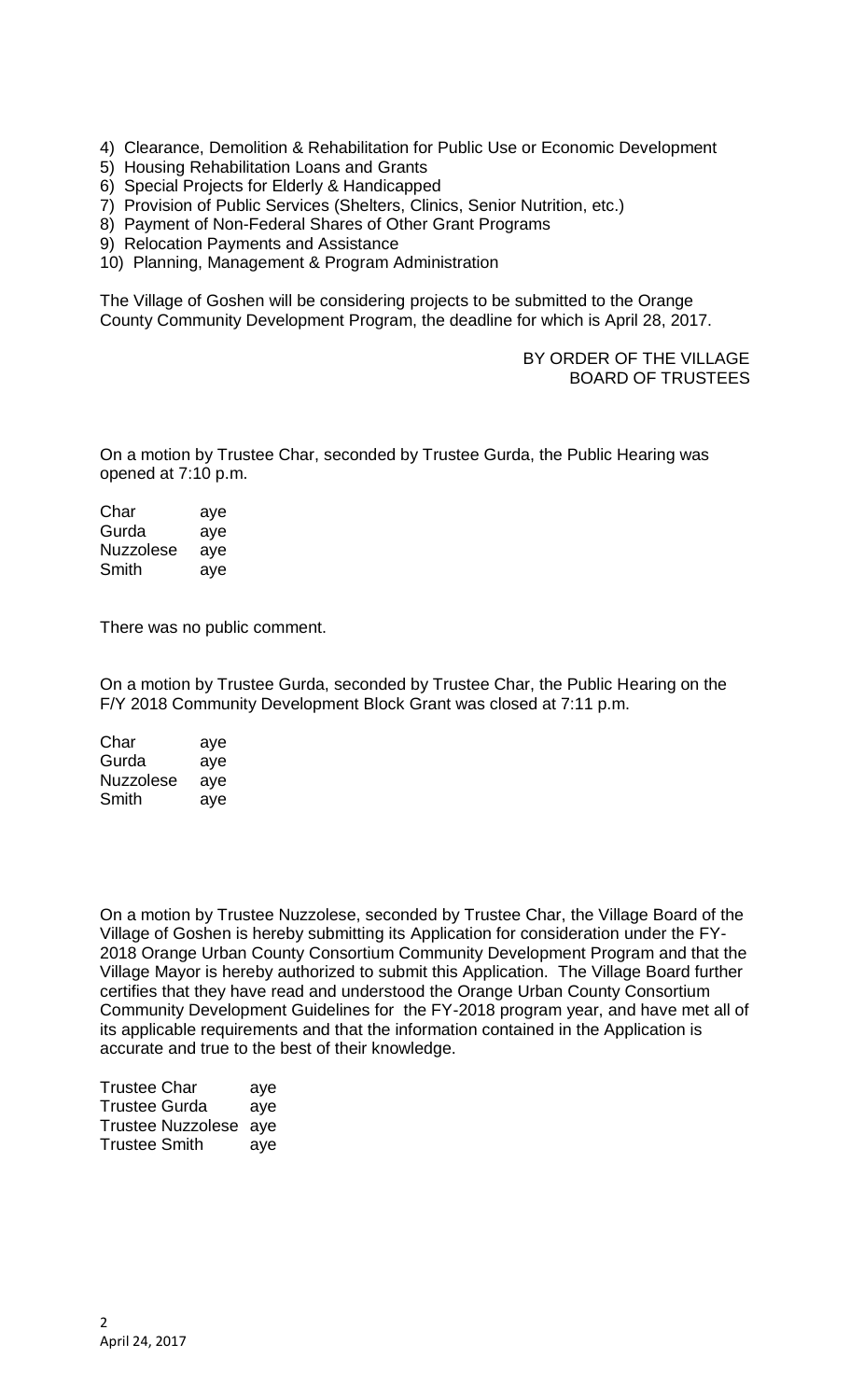#### **Minutes**

On a motion by Trustee Gurda, seconded by Trustee Smith, the Minutes of the March 27, 2017 Village Board Meeting were accepted as submitted.

| Char             | aye |
|------------------|-----|
| Gurda            | aye |
| <b>Nuzzolese</b> | aye |
| Smith            | aye |

On a motion by Trustee Gurda, seconded by Trustee Char, the Minutes of the April 3, 2017 Annual Reorganization Meeting were accepted as submitted.

| Char      | aye |
|-----------|-----|
| Gurda     | aye |
| Nuzzolese | aye |
| Smith     | aye |

### **Communications**

Mayor Roddey read a letter from residents R. Dennis and Audrey Craghan, commending DPW Superintendent Birney for his recent assistance with an issue.

Mayor Roddey read a letter from the Supervisor of Goshen Historic Track, Inc., requesting a review and reconsideration of the water/sewer bill. Board consensus was that they were not in a position to deviate from the Village Code.

The Board reviewed a standardized notice form for the State Liquor Authority from La Casita Mexican Restaurant.

The Mayor read a letter from the Farmers Market Chairperson requesting permission to use Church Park for the 2017 Market, scheduled from May 19<sup>th</sup> through October 27<sup>th</sup>. The request included the required insurance certificate.

On a motion by Trustee Gurda, seconded by Trustee Nuzzolese, permission for the Farmers Market to be held at Church Park was granted.

| Char             | aye |
|------------------|-----|
| Gurda            | aye |
| <b>Nuzzolese</b> | aye |
| Smith            | aye |

Mayor Roddey read a letter from a Village resident suggesting that the Village Election be moved from March to November, to become part of the General Election. The Board concurred that it would best serve the Village to continue with the March election.

The Board reviewed a letter from the Orange County Arts Council, announcing the awarding of a grant of \$750 towards the Village's "Painted Trotters" project.

Mayor Roddey read a letter from the Rotary Club of Goshen, requesting to hold the annual Great American Weekend 5K/10K Run on Saturday, July 1, 2017.

On a motion by Trustee Char, seconded by Trustee Gurda, permission for the event was granted, pending receipt of the necessary insurance and indemnification.

| Char      | aye |
|-----------|-----|
| Gurda     | aye |
| Nuzzolese | aye |
| Smith     | aye |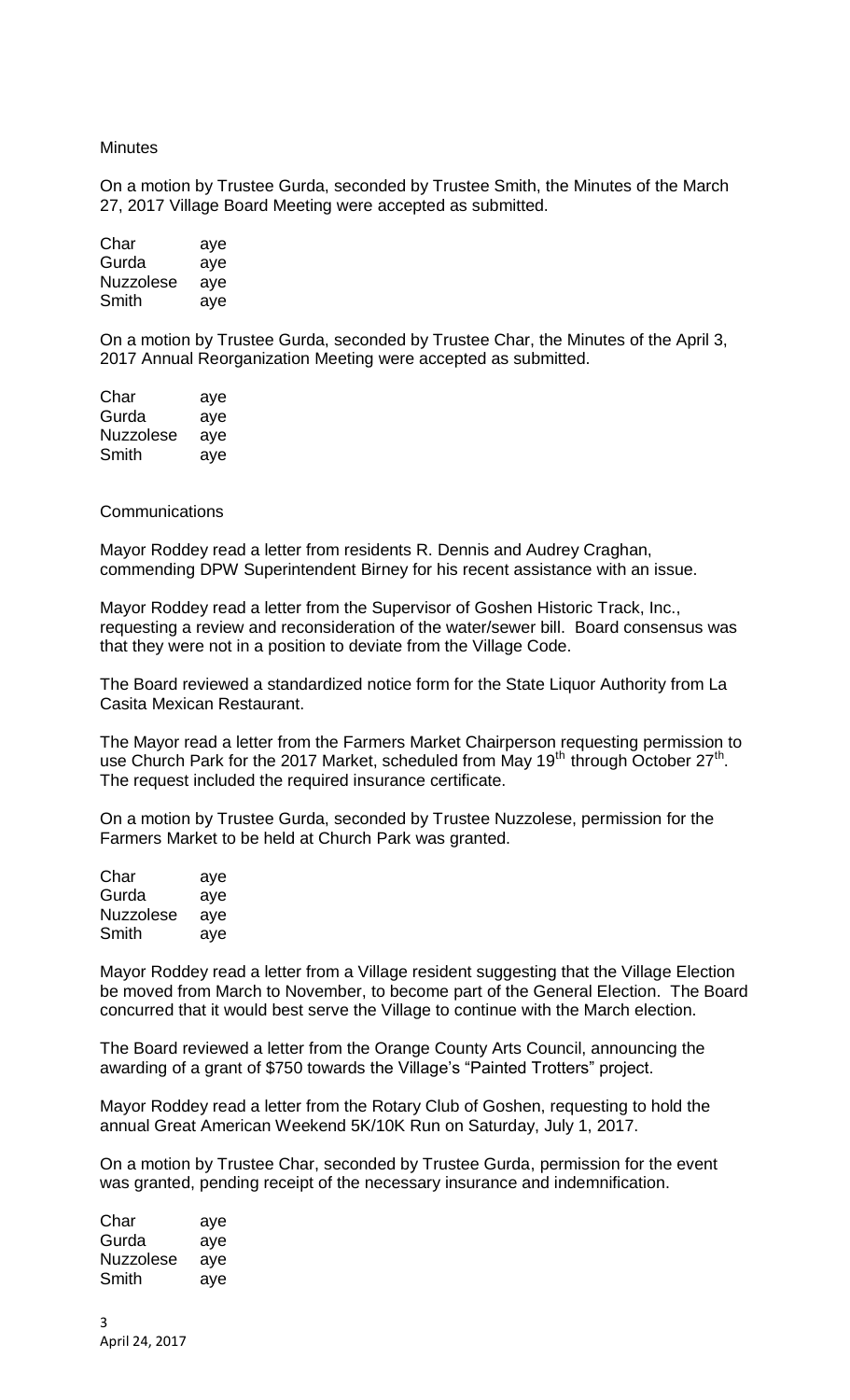The Board reviewed a request from the owner of Sorrento's Pizzeria to place benches outside of his establishment.

On a motion by Trustee Char, seconded by Trustee Nuzzolese, the request was given provisional approval, subject to the review and approval of the Village Attorney.

| Char             | aye |
|------------------|-----|
| Gurda            | aye |
| <b>Nuzzolese</b> | aye |
| Smith            | aye |

Matthew Marvin, a Life Scout from Boy Scout Troop 62, addressed the Board with a proposal for his Eagle service project. Following discussion, it was determined that a public box may be installed, for the purpose of the collection and distribution of used books.

On a motion by Trustee Char, seconded by Trustee Smith, the Eagle service project was given provisional approval, subject to the review and approval of the Mayor and Village Attorney.

| Char      | aye |
|-----------|-----|
| Gurda     | aye |
| Nuzzolese | aye |
| Smith     | aye |

Mayor Roddey read a letter from Girl Scout Sara Higgins, requesting to refurbish one of the rain gardens in front of Village Hall as a community service project.

On a motion by Trustee Smith, seconded by Trustee Char, the project was approved, at a cost not to exceed \$560.00.

| Char             | aye |
|------------------|-----|
| Gurda            | aye |
| <b>Nuzzolese</b> | aye |
| Smith            | aye |

It was noted that Ms. Higgins would need to coordinate with Superintendent Birney for ordering supplies.

Mayor Roddey read information from the National Alliance on Mental Illness, (NAMI) regarding their Mental Health Awareness Ribbon Campaign.

On a motion by Trustee Char, seconded by Trustee Smith, permission was granted for members of the organization to tie ribbons on trees within the Village.

Mayor Roddey also read a Proclamation declaring May 2017 as "Mental Health Awareness Month"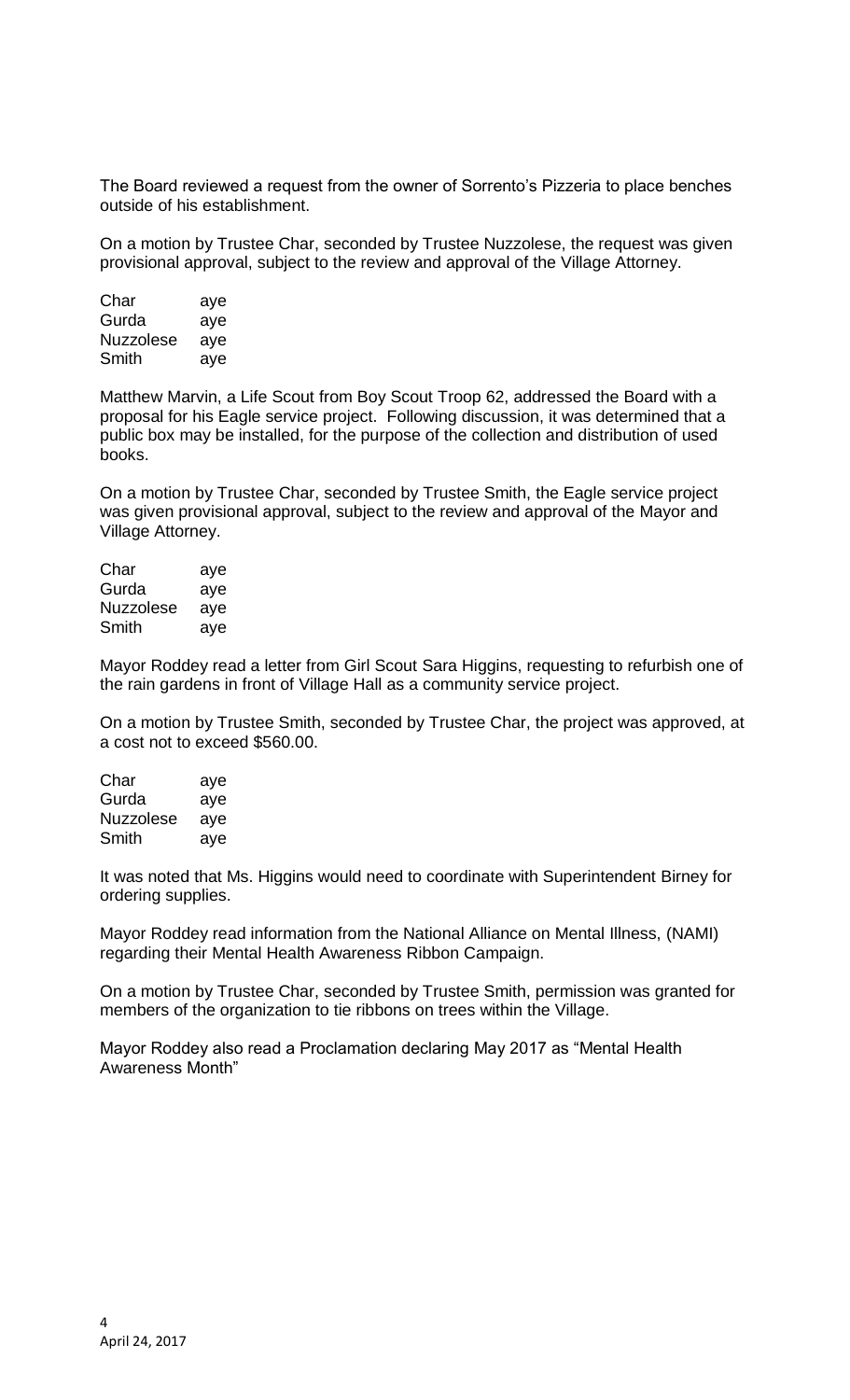Items of Business

Trustee Char moved the following, which was seconded by Trustee Gurda:

Whereas, the preliminary budget for the year 2017/2018 has been duly presented to the Village Board of Trustees, and a duly advertised public hearing has been held on March 27, 2017;

Resolved: pursuant to Section 5-508(4) of the Village Law, that the said preliminary budget, as changed, altered, and revised, be and hereby is adopted as the budget of the Village of Goshen for the year 2017/2018.

| Char             | aye |
|------------------|-----|
| Gurda            | aye |
| <b>Nuzzolese</b> | aye |
| Smith            | aye |

On a motion by Trustee Gurda, seconded by Trustee Nuzzolese, bills as examined by members of the Board were approved in accordance with Abstract 2016/2017 number 9, check numbers 12159 through 12303, in the amount of \$357,750.57, and wire transfers in the amount of \$947,255.74, for a grand total of \$1,305,006.31.

| Char      | aye |
|-----------|-----|
| Gurda     | aye |
| Nuzzolese | aye |
| Smith     | aye |

Trustee Char offered the following Resolution, and moved its adoption:

RESOLVED: To re-levy on the 2017-2018 Village of Goshen Property Taxes, the amount of \$341,824.56, reflecting the total amount of unpaid water/sewer bills for 2016.

The foregoing Resolution was seconded by Trustee Gurda, and a vote resulted as follows:

| Char             | aye |
|------------------|-----|
| Gurda            | aye |
| <b>Nuzzolese</b> | aye |
| Smith            | aye |

On a motion by Trustee Nuzzolese, seconded by Trustee Char, the Village Board of the Village of Goshen, hereby resolves to hold a Public Hearing on May 8, 2017, at 7:00 p.m., or as soon after as may be heard, for the consideration of adoption of: Local Law #1 of 2017: A Local Law Amending Section 42-5 of the Village of Goshen Zoning Ordinance entitled "Permit Required for Excavation or Disturbance of any Village Street, Highway, etc."

| Char      | aye |
|-----------|-----|
| Gurda     | aye |
| Nuzzolese | aye |
| Smith     | aye |